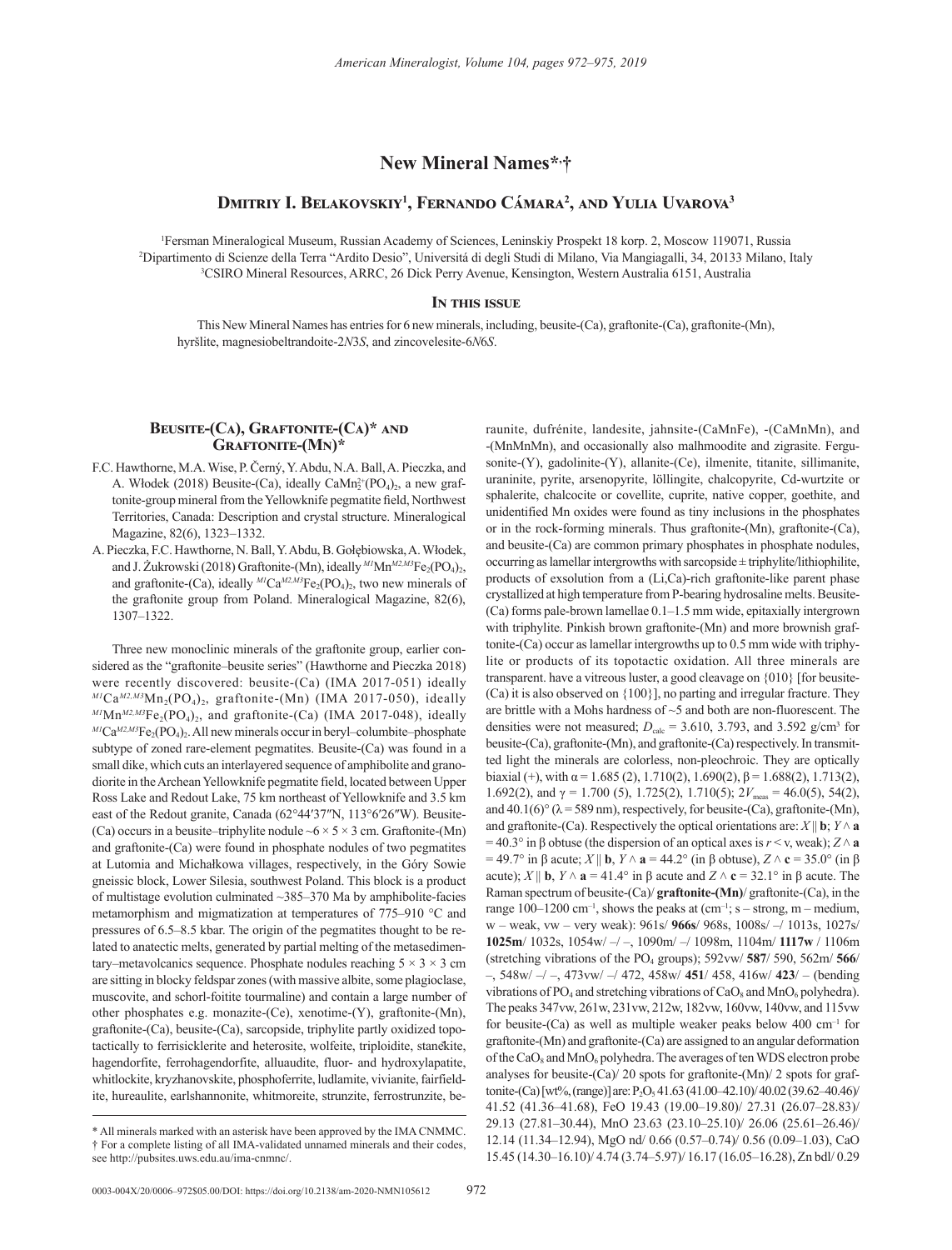(0.20–0.36)/ bdl, total 100.14/ 99.09/ 99.51. The empirical formulae based on 8O pfu are: respectively  $^{M(1)}(Ca_{0.94}Mn_{0.06})^{M(2),M(3)}(Mn_{1.08}Fe_{0.92})_{\Sigma3.00}P_{2.00}O_8/$ *M*(1)(Mn<sub>0.70</sub>Ca<sub>0.30</sub>)<sup>*M*(2),*M*(3)(Fe<sub>1.34</sub>Mn<sub>0.60</sub>Mg<sub>0.06</sub>Zn<sub>0.01</sub>)<sub>Σ3.01</sub>P<sub>1.99</sub>O<sub>8</sub>/<sup>*M*(1)</sup>(Ca<sub>0.98</sub>Mn<sub>0.02</sub>)</sup>  $^{M(2),M(3)}$ (Fe<sub>1.38</sub>Mn<sub>0.56</sub>Mg<sub>0.05</sub>)<sub>Σ2.99</sub>P<sub>2.00</sub>O<sub>8</sub>. The Mössbauer spectra show that in beusite-(Ca) 86% of Fe2+ occurs at the *M*(2) site and 14% at the *M*(3) site while for graftonite-(Mn) Fe is completely disordered over the *M*(2) and  $M(3)$  sites, which leads to the structural formula  $^{M_1}(\text{Mn}_{0.70}\text{Ca}_{0.30})$ <sup>*M2*</sup>(Fe<sub>0.67</sub>Mn<sub>0.27</sub>Mg<sub>0.06</sub>Zn<sub>0.01</sub>)<sup>*M3*</sup>(Fe<sub>0.67</sub>Mn<sub>0.33</sub>)(PO<sub>4</sub>)<sub>2</sub>. No Mössbauer data was obtained for graftonite-(Ca). No X-ray powder data were obtained since all minerals are intimately intergrown with triphylite. The strongest lines of the calculated powder Xray diffraction patterns on the basis of singlecrystal data are [*d* Å (*I*; *hkl*)]: 3.564 (97; 130), 3.030 (58; 102), 2.991 (76; 131), 2.932 (87; 040,112), 2.904, (100; 230), 2.873 (86; 221), 2.718 (86;  $\overline{3}11$ , 2.413 (37; 311) for beusite-(Ca); 3.506 (73; 130), 3.016 (35;  $\overline{1}02$ ), 2.952 (55; 131), 2.916 (53; 112), 2.899 (44; 300), 2.874 (100; 230,040), 2.858 (79; 221), 2.717 (79; 311) for graftonite-(Mn) and 3.654 (100; 130), 3.133 (56; 102), 3.097 (57; 131), 3.042 (76; 040,112), 3.014, (77; 230), 2.979 (85; 221), 2.834 (68; 311), 2.542 (30; 311) for graftonite-(Ca). The crystal structures of beusite-(Ca), graftonite-(Mn) and graftonite-(Ca). were refined to  $R_1 = 1.55$ , 2.34, and 1.63%, respectively, for 1832, 1911, and 1793  $F_0 > 4 \sigma F$  reflections. All these species are isostructural with graftonite,  $^{M(1)}Fe^{M(2),M(3)}Fe_2(PO_4)_2$  (monoclinic system; space group  $P2_1/c$ ,  $Z = 4$ ). The unit-cell parameters, respectively, are  $a = 8.799(2)/8.811(2)$ 8.792(2), *b* = 11.724(2)/ 11.494(2)/ 11.743(2), *c* = 6.170(1)/ 6.138(1)/ 6.169(1) Å, β = 99.23(3)°/ 99.23(3)°/ 99.35(3)°; *V* = 628.3/ 613.5/ 628.5 Å3 . Chemistry and crystal-structure refinement indicate that the *M*(1) site is occupied dominantly by Mn in graftonite-(Mn) and by Ca in graftonite- (Ca) and beusite-(Ca). In the last, one  $Mn^{2+}$  is strongly ordered at the [6]-coordinated *M*(3) site, with its minor amount at *M*(1). However ordering of  $Mn^{2+}$  and Fe<sup>2+</sup> over the  $M(2)$  and  $M(3)$  sites is not part of the classification criteria for this group. In graftonite-(Mn) and -(Ca) the *M*(2) and  $M(3)$  sites are occupied by Fe<sup>2+</sup> and Mn<sup>2+</sup>, with Fe<sup>2+</sup> dominant over Mn<sup>2+</sup> at the aggregate  $M(2) + M(3)$  sites. The mineral names are given according current classification of the graftonite-group (Hawthorne and Pieczka 2018). Both minerals are common primary phosphates in phosphate nodules, occurring as lamellar intergrowths with sarcopside  $\pm$  triphylite/ lithiophilite, products of exsolution from a (Li,Ca)-rich graftonite-like parent phase crystallized at high temperature from P-bearing hydrosaline melts. The holotype of beusite-(Ca) is deposited in the Department of Mineral Sciences, National Museum of Natural History, Smithsonian Institution, Washington, D.C., U.S.A. The holotype and cotype specimens of graftonite-(Mn) and graftonite-(Ca) are deposited in the Mineralogical Museum of University of Wrocław, Poland). Holotype of graftonte-(Ca) is also holotype for maneckiite. **D.B.**

## **References cited**

Hawthorne, F.C., and Pieczka, A. (2018) Classification of the minerals of the graftonite group. Mineralogical Magazine, 82, 1301–1306.

#### **Hyršlite\***

F.N. Keutsch, D. Topa, and E. Makovicky (2018) Hyršlite,  $Pb_8As_{10}Sb_6S_{32}$ , a new  $N = 3$ ; 3 member of the sartorite homologous series from the Uchucchacua polymetallic deposit, Peru. European Journal of Mineralogy, 30(6), 1155–1162.

Hyršlite (IMA 2016-097),  $Pb_8As_{10}Sb_6S_{32}$ , monoclinic, is a new member of the sartorite homologous series of Pb–(As,Sb) sulfosalts. It was discovered at the Socorro section the Uchucchacua polymetallic deposit, Oyon district, Catajambo, Lima Department, Peru. It is an Ag–Mn–Pb–Zn vein, replacement and skarn mineral deposit, hosted by limestones and surrounded by andesitic and dacitic volcanic intrusions of Late Oligocene age (~25 Ma) with which the formation of the deposit might be connected. Ores occurs as fissure infill and replacement of adjacent limestone in a succession of antiforms and synforms. In the first stage, silicates of Mn, Fe, and Ca (rhodonite, bustamite, etc.) were deposited. In Stage 2, friedelite, magnetite, Fe-sphalerite, Mn-wurtzite, alabandine, and pyrrhotite were deposited. Main gangue minerals were calcite, kutnohorite, rhodochrosite, and quartz. In the late Stage 3, Ag, As, and Sb sulfosalts were introduced and Fe-poor sphalerite and alabandite coexist with calcite and pyrite. Orpiment, marcasite and siderite along with Mn oxides, goethite and cerussite ascribed to a supergene stage. This deposit for a few decades was a source of a number of new minerals including benavidesite  $Pb_4(Mn,Fe)Sb_6S_{14}$ , uchucchacuaite AgMnPb<sub>3</sub>Sb<sub>5</sub>S<sub>12</sub>, menchettiite AgPb<sub>2.40</sub>Mn<sub>1.60</sub>Sb<sub>3</sub>As<sub>2</sub>S<sub>12</sub>, manganoquadratite AgMnAsS<sub>3</sub>, keutschite Cu<sub>2</sub>AgAsS<sub>4</sub>, agmantinite  $Ag_2MnSnS_4$ , and spryite  $Ag_8(As^{3+},As^{5+})S_6$ , and now hyršlite found in close association with orpiment, stibnite, quartz, tennantite/tetrahedrite, manganoquadratite and Pb–Ag–Mn–Sb–As–S sulfosalts, including menchettiite in a calcite matrix. Hyršlite forms very rare individual crystals up to  $\sim$ 300  $\mu$ m, and euhedral to anhedral grains intergrown with manganoquadratite and Pb–Ag–Mn–Sb–As–S sulfosalts. The mineral is gray, opaque with metallic luster. It is brittle, without observable cleavage or parting. Indentation microhardness  $VHN_{25} = 215 (202 - 221)$  kg/mm<sup>2</sup> corresponding to 4 of Mohs scale. Density was not measured because of paucity of available material;  $D_{\text{calc}} = 5.26 \text{ g/cm}^3$  based on simplified chemical formula. In reflected light, hyršlite is grayish-white, with red internal reflections on thin edges or at grain boundaries. Pleochroism was not detected, bireflectance is moderate. Anisotropism is distinct in dark gray-to-creamy rotation tints. The reflectance values in air  $[R_{\text{max}}/R_{\text{min}} (\text{nm})]$  (COM wavelengths are bolded) are: 39.0/33.6 (400), 38.8/32.3 (420), 38.9/32.6 (440), 39.1/32.6 (460), **39.0/32.6 (470)**, 39.0/32.4 (480), 39.1/32.6 (500), 38.9/32.4 (520), 38.6/32.2 (540), **38.5/32.1 (546)**, 38.3/31.8 (560), 38.1/31.8 (580), **37.9/31.5 (589)**, 37.8/31.4 (600), 37.4/31.2 (620), 37.0/30.9 (640), **36.7/30.7 (650)**, 36.3/30.6 (660), 35.7/30.0 (680), 35.5/29.7 (700). At short wavelengths, the reflectance values are lower compare to hepta- to hendekasartorites; decrease in the R values towards the long wavelengths is more moderate than for the "sartorite" species. The average of 11 WDS electron probe analyses on 3 grains [wt%, (range)] is: Pb 39.26 (38.72–39.71), Sb 17.47 (16.55–18.41), As 17.97 (17.28–18.46), S 24.60 (24.40–24.75); total 99.30. No other elements were detected. The empirical formula based on 56 apfu (24  $Me + 32$  S) is  $Pb_{7.92}Sb_{6.00}As_{10.02}S_{32.06}$  ( $\Sigma Me$  $= 23.94$ ) or (based on 32 S apfu) Pb<sub>7.90</sub>Sb<sub>5.98</sub>As<sub>10.00</sub>S<sub>32</sub> ( $\Sigma Me = 23.89$ ) or (based on 24  $Me$  apfu)  $Pb_{7.94}Sb_{6.01}As_{10.05}S_{32.15}$ . Compositionally hyršlite lies between guettardite and twinnite on the one hand, and hendekasartorite on the other hand. Powder X-ray data were not collected. The strongest lines of the calculated powder X-ray diffraction pattern are  $[d_{\text{calc}} \, \text{\AA}$ (*I*calc%; *hkl*)]: 3.880 (59; 021), 3.512 (100; 015), 3.493 (46; 211), 3.488 (47; 213), 2.974 (45; 213), 2.968 (47; 215), 2,776 (71; 221), 2.773 (70;  $\overline{2}23$ ). The parameters of the monoclinic unit cell of hyršlite refined from single-crystal data are:  $a = 8.475(3)$ ,  $b = 7.917(3)$ ,  $c = 20.039(8)$  Å,  $\beta =$ 102.070(6)°,  $V = 1314.8 \text{ Å}^3$ ; space group  $P2_1$ ,  $Z = 2$ . The crystal structure of hyršlite was solved by direct methods to  $R_1 = 0.0728$  for  $2862 F_0 > 4\sigma(F_0)$ reflections. The structure contains 12 independent cation and 16 distinct S sites. There are four fully occupied Pb tricapped trigonal prismatic sites (combined into zig-zagging "walls" which separate As–Sb based slabs of the structure), two fully occupied As sites, one Sb site and five mixed (As,Sb) sites. In projection parallel to the **a** axis, the crystal structure is a typical member of the sartorite homologous series, a sartorite homologue  $N = 3,3$ , and homeotype of twinnite and guettardite. The surfaces of the tightly bonded double-layer in the (As,Sb)-rich slabs have different cation configurations—one resembles coordinations observed in guettardite but the opposite one, with (As,Sb) cation pairs and single polyhedra, appears unique among sartorite homologues. The unique variation of structural motif built by covalent bonds of As and Sb, bond configuration and polyhedron aggregation show that it is not just a composition point in a solid solution series, but independent mineral species. The mineral name honors Jaroslav Hyršl, Czech mineralogist and expert on Peruvian minerals, in particular on the Uchucchacua deposit. The holotype is deposited in the reference collection of the Naturhistorisches Museum Wien, Austria. **D.B.**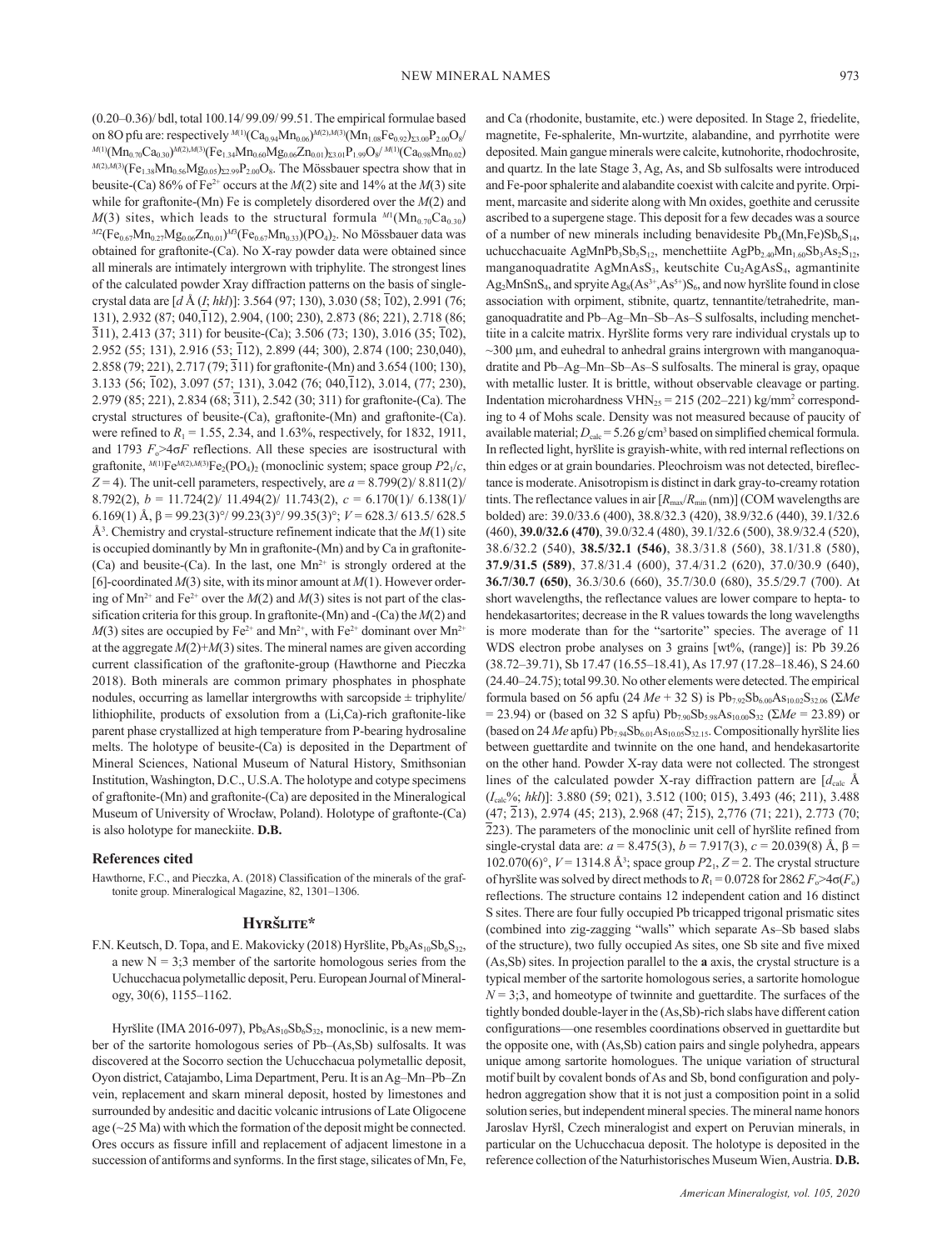#### **Magnesiobeltrandoite-2***N***3***S***\***

F. Cámara, R. Cossio, D. Regis, V. Cerantola, M.E. Ciriotti, and R. Compagnoni (2018) Beltrandoite, a new root-name in the högbomite supergroup: the Mg end-member magnesiobeltrandoite-2*N*3*S*. European Journal of Mineralogy, 30(3), 545–558.

Magnesiobeltrandoite-2*N*3*S* (IMA 2016-073), ideally  $Mg_6Al_{20}Fe_2^{3+}O_{38}(OH)_2$ , trigonal, is a new member of the högbomite supergroup. It was found in a metamorphosed layered mafic complex along the stream "Marmore" of the middle Valtournenche, Aosta Valley, Italy (~N 45°49′36″; E 7°34′51″) in the debris underneath the Etirol-Levaz slice (a lens-like continental fragment, sandwiched between the overlying blueschist- to greenschist-facies Combin zone and the underlying eclogitefacies Zermatt-Saas zone). The slice consists of pre-Alpine, most likely Variscan, amphibolite- to granulite-facies gneisses, micaschists and metabasics which were overprinted by Alpine eclogite-facies metamorphism with PT condition of formation thought to be ~560  $^{\circ}$ C and pressure up to ~24 kbar. The specimen containing magnesiobeltrandoite-2*N*3*S* was derived from a lens-like body of a layered metagabbro where it occurs as massive chloritite bands, most likely after primary spinel pyroxenites. The mineral occurs in a fine-grained chlorite matrix locally containing centimeter to decimeter long darker boudins with relict green spinel, cut by corundum + chlorite ± dolomite veins. Locally, Cr-rich magnetite, Mn-ilmenite and pyrite are observed in the matrix and in alteration rims of relict phases (in particular magnesiobeltrandoite-2*N*3*S*). Magnesiobeltrandoite-2*N*3*S* forms subhedral to euhedral black (dark reddish-brown in thin section) grains (~50–400 µm), moderately elongated parallel to **c** axis. Grains are in direct contacts with clinochlore and dolomite or included in green spinel relics with core compositions  $\sim$ Sp<sub>59</sub>Hc<sub>41</sub> up to Sp<sub>42</sub>Hc<sub>58</sub> in the rim of small grains or even  $Sp_{30}He_{70}$ . The Cr-rich spinel close to the corundum veins is more hercynite rich  $(Sp_{20}Hc_{80})$  and contains also trace amounts of V. Large grains of hercynitic spinel are fractured and cracks are filled by dolomite and diaspore. Chlorites of the matrix show sharp zonation with enrichment of Fe and depletion of Si at the rims corresponding to Fe-bearing aluminous clinochlore "corundophilite". Magnesiobeltrandoite-2*N*3*S* shows limited zonation with slighter Ti-richer cores but never reaching högbomitic compositions. Most of the magnesiobeltrandoite-2*N*3*S* grains show incipient alteration to clinochlore even richer in Fe and Al than the rims of crystals in the matrix. Magnesiobeltrandoite-2*N*3*S* has dark brown streak and a vitreous luster. It is brittle, with uneven fracture and no cleavage observed. Mohs hardness is  $\sim 6-6\frac{1}{2}$ . Density was not measured due to small grain size and the presence of chlorite and magnesite inclusions;  $D_{\text{calc}} = 3.93$ g/cm3 . No fluorescence under UV radiation and no cathodoluminescence was observed. No reactions with HCl,  $HNO<sub>3</sub>$ , and  $H<sub>2</sub>SO<sub>4</sub>$  were observed. The mineral is weakly pleochroic with *E* (deep reddish brown) (along **c** axis) > *O* (reddish brown). It is optically uniaxial (–). The calculated mean refractive index is ~1.80. The Raman spectra collected with polarization perpendicular to the length of the crystal and along it shows significant difference in intensities and slight shifts in peak positions. The strongest bands are observed  $(cm^{-1})$  at 854, 717, 506, and 264. Minor bands present at 812,  $657, 419, 371,$  and 109. A weak and polarized band centered at 3364 cm<sup>-1</sup> corresponds to an O–H bond parallel to **c** axis. The differences compare to Raman spectra of magnesiohögbomite-2*N*4*S* (Shimura et al. 2012) for, and the "Ti-free högbomite" of Tsunogae and Santosh (2005) are discussed. The Synchrotron Mössbauer spectrum (with the beam focused to a spot size of  $\sim$ 15  $\times$  15  $\mu$ m) was collected from a single crystal previously checked using X-ray single-crystal diffraction to exclude the presence of different species inclusions. The refined  $Fe^{3+}/Fe_{total}$  ratio 46(2)% is in good agreement with observed values for  $Fe^{2+}$  and  $Fe^{3+}$  in these coordination environments. The average of WDS electron probe analysis (55 data points) is [wt% (range)]: MgO 10.43 (9.33–11.11), ZnO 0.34 (0.14–0.52), NiO 0.09 (0–0.16), MnO 0.23 (0.15–0.32), FeO 11.80 (10.83–14.18), Fe<sub>2</sub>O<sub>3</sub> 10.83 (9.66–12.13) [by charge balance and 28 cations pfu],  $Al_2O_3$  61.10 (59.41–63.50),  $Cr_2O_3$ 1.98 (1.23–3.19),  $V_2O_3$  0.15 (0.09–0.25), TiO<sub>2</sub> 2.91 (1.14–4.49), H<sub>2</sub>O

1.18 (1.16–1.19) [by stoichiometry considering 2 OH pfu], total 100.90. Sn, Si, P, Ni, Ca, Na, and K were below detection limits. The empirical formula based on 28 cations and 40 (38 O and 2 OH) anions pfu is  $[A]_{18.36}M_{93.96}Fe_{2.52}^{2+}Fe_{2.08}^{3+}Ti_{0.56}Cr_{0.40}Zn_{0.06}V_{0.03}^{3+}Mn_{0.02}]_{228}O_{38}(OH)_{2}$ . The strongest lines in the X-ray powder diffraction pattern are [*d* Å (*I*; *hkl*)]: 2.858 (42; 110), 2.735 (51; 107), 2.484 (46; 018), 2.427 (100; 115), 1.568 (29; 128), 1.514 (30; 0.2.12), 1.438 (42; 2.0.13), 1.429 (72; 220). The cell parameters refined from powder data are  $a = 5.7164(1)$ ,  $c = 22.9702(8)$  Å,  $V = 650.03$  Å<sup>3</sup>. Single-crystal X-ray studies on a crystal of 0.080  $\times$  $0.060 \times 0.020$  mm show the mineral is trigonal, space group  $\overline{P3}m1$ ,  $a =$ 5.7226(3), *c* = 23.0231(9) Å, *V* = 652.95 Å<sup>3</sup> , *Z* = 1. The crystal structure of magnesiobeltrandoite-2*N*3*S* was refined to  $R_1 = 0.0219$  for 1626 *I*>2σ(*I*) unique reflections. Magnesiobeltrandoite-2*N*3S is isostructural with magnesiohögbomite-2*N*3*S*. There are 10 symmetrically independent cation sites (four tetrahedral and six octahedral) and 10 anion sites. Two sites with octahedral coordination (*M*3 and *M*5) and one site with tetrahedral coordination (*T*4) belong to the nolanite modules [composed by a T1-layer of tetrahedrally (*T*4) and octahedrally (M5) coordinated atoms and an O-layer built by octahedrally (*M*3) coordinated sites], while four sites with octahedral coordination (*M*1, *M*6, *M*8, and *M*10) and three sites with tetrahedral coordination (*T*2, *T*7, and *T*9) correspond to spinel modules [composed by T2-layers of tetrahedrally (*T*2, *T*7, and *T*9) and octahedrally (*M*1 and *M*8) coordinated atoms and an O-layer built by octahedrally (*M*1 and *M*10) coordinated sites]. The assigned composition of *M*5 site is  $(Fe_{0.47}^{3+}Ti_{0.28}Fe_{0.17}^{2+}Mg_{0.07})$  thus  $Fe^{3+}$  is dominantly ordered in nolanite module (0.94 apfu), while some  $Fe<sup>3+</sup>$  is present in the sites with tetrahedral coordination (*T*4) of the nolanite module (0.16 apfu) and in the *T*7 and *T*9 sites of the T1-layer of the spinel modules (0.12 apfu each site), as well as in octahedral sites of the spinel modules (up to  $0.74$  apfu). Fe<sup>3+</sup> is dominant at only one of octahedral sites (*M*5) of the nolanite module, while Al is dominant at the *M*3 site and in the nolanite module in a whole. The dominance of Fe<sup>3+</sup> at *M*5 site where Ti and Sn are located in högbomite and nigerite, respectively, can be obtained through two charge-balanced substitutions:  $^{M5}\text{Ti}^{4+} + {}^{74}\text{R}^{2+}(\text{Fe},\text{Mg},\text{Zn}) > {}^{M5}\text{Fe}^{3+} + {}^{74}\text{R}^{3+}(\text{Fe},\text{Al},\text{Cr})$  or  $^{M5}\text{Ti}^{4+}$ + <sup>*T*4</sup>R<sup>3+</sup>(Fe,Al,Cr) + <sup>04</sup>(O)<sup>2-</sup> > <sup>M5</sup>Fe<sup>3+</sup> + <sup>*T*4</sup>R<sup>3+</sup>(Fe,Al,Cr) + <sup>04</sup>(OH)<sup>-</sup>. The first one has been chosen for formula calculation. Magnesiobeltrandoite-2*N*3*S*, is a new member of the högbomite supergroup  $[N \times TM_4O_7(OH) \times S \times$  $T_2M_4O_8$ ] (Mills et al. 2009) and the first "nolanitic" Fe<sup>3+</sup>-dominant member (thus can be considered as a parent species of a new "beltrandoite" mineral group). This magnesiobeltrandoite- $2N3S$  is very rich in Fe<sup>2+</sup> ( $Mg > Fe^{2+}$  only for 0.10 apfu) being close to a potential new mineral "ferrobeltrandoite-2*N*3*S*". The name is given according the rules of the högbomite supergroup nomenclature (Armbruster 2002) approved by CNMNC IMA. The proposed root-name beltrandoite honors Marco Beltrando (1978–2015), geologist and petrologist at the Department of Earth Sciences of the University of Torino, for his contributions to the evolution of the Alpine orogeny. The prefix is according the dominance of Mg in spinel modules and the suffix is according the polysomatic sequence of nolanite and spinel modules. The holotype material (a thin section and a 2 mm thick rock chip) is deposited in the Museo Regionale di Scienze Naturali di Torino, Italy. **D.B.**

**Comment:** Another Fe3+-dominant member of högbomite supergroup zincovelesite-6*N*6*S* was later approved by CNMNC IMA (see abstract below and comment to that).

#### **References cited**

- Armbruster, T. (2002) Revised nomenclature of högbomite, nigerite, and taaffeite minerals. European Journal of Mineralogy, 14, 389–395.
- Mills, S.J., Hatert, F., Nickel, E.H., and Ferraris, G. (2009) The standardisation of mineral group hierarchies: application to recent nomenclature proposals. European Journal of Mineralogy, 21, 1073–1080.
- Shimura, T., Akai, J., Lazic, B., Armbruster, T., Shimizu, M., Kamei, A., Tsukada, K., Owada, M., and Yuhara, M. (2012) Magnesiohögbomite-2*N*4*S*: a new polysome from the central Sør Rondane Mountains, East Antarctica. American Mineralogist, 97, 268–280.
- Tsunogae, T., and Santosh, M. (2005) Ti-free högbomite in spinel- and sapphirine-